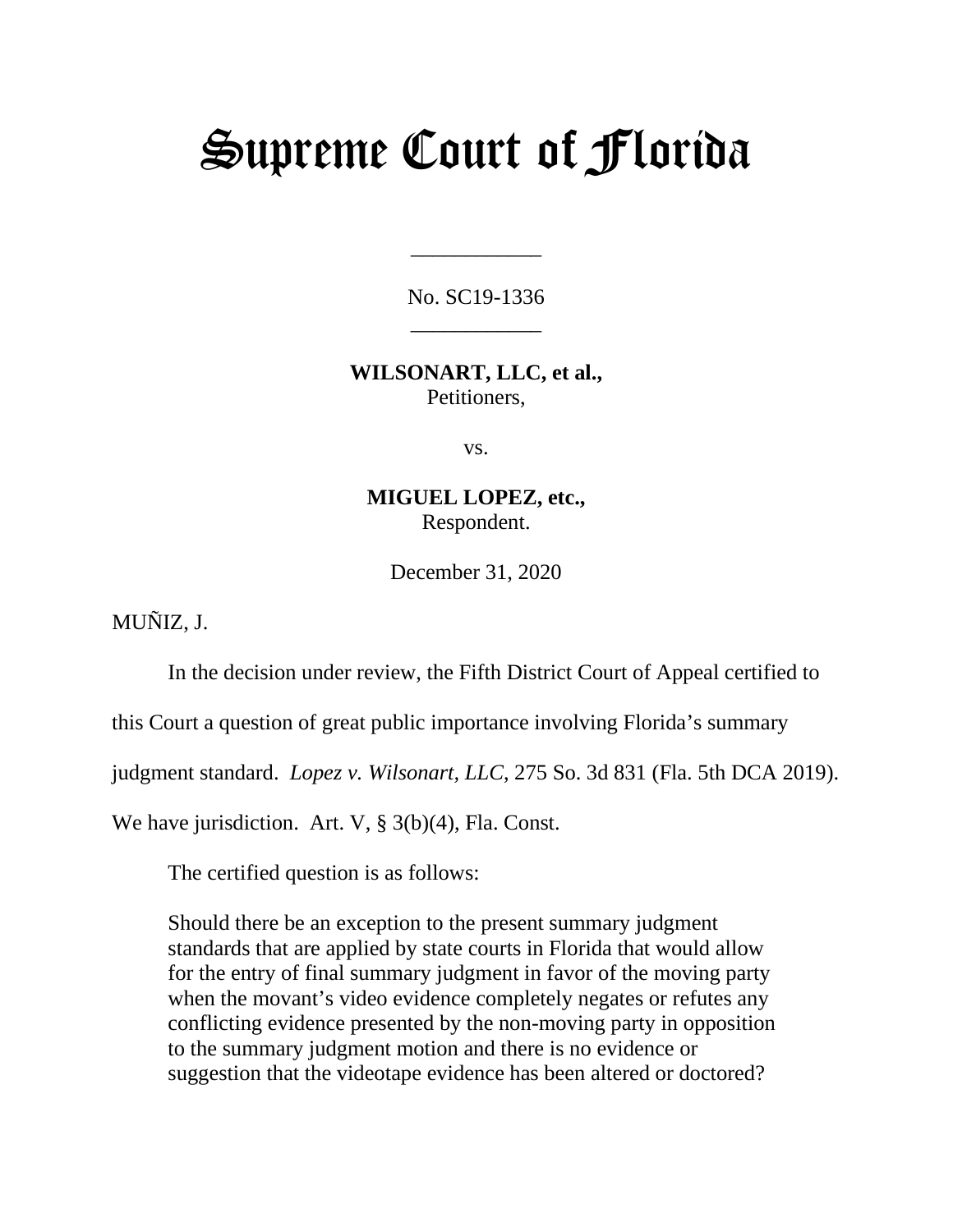*Lopez*, 275 So. 3d at 834. Our answer is no.

## **BACKGROUND**

This case involves a fatal rear-end car crash. The estate of the decedent sued the front-car driver and the driver's employer. The trial court granted summary judgment for the defendants, relying on video evidence from the front car's forward-facing dashboard camera that appeared to refute the plaintiff's version of events. The Fifth District acknowledged that "the video evidence showing [the front driver's] driving pattern is both compelling that Appellees were not negligent and directly contradictory to the Estate's evidence in opposition to the summary judgment." *Id*. (footnote omitted). Nonetheless, the Fifth District reversed the summary judgment. It reasoned that, notwithstanding the strength of the video evidence, "the trial court improperly weighed competing evidence on material facts." *Id*.

After accepting jurisdiction in this case, we sua sponte asked the parties to brief the following questions:

Should Florida adopt the summary judgment standard articulated by the United States Supreme Court in *Celotex Corp. v. Catrett*, 477 U.S. 317 (1986); *Anderson v. Liberty Lobby, Inc.*, 477 U.S. 242 (1986); and *Matsushita Elec. Indus. Co. v. Zenith Radio Corp.*, 475 U.S. 574 (1986)? If so, must Florida Rule of Civil Procedure 1.510 be amended to reflect any change in the summary judgment standard?

*Wilsonart, LLC v. Lopez*, No. SC19-1336, 2019 WL 5188546, at \*1 (Fla. Oct. 15, 2019).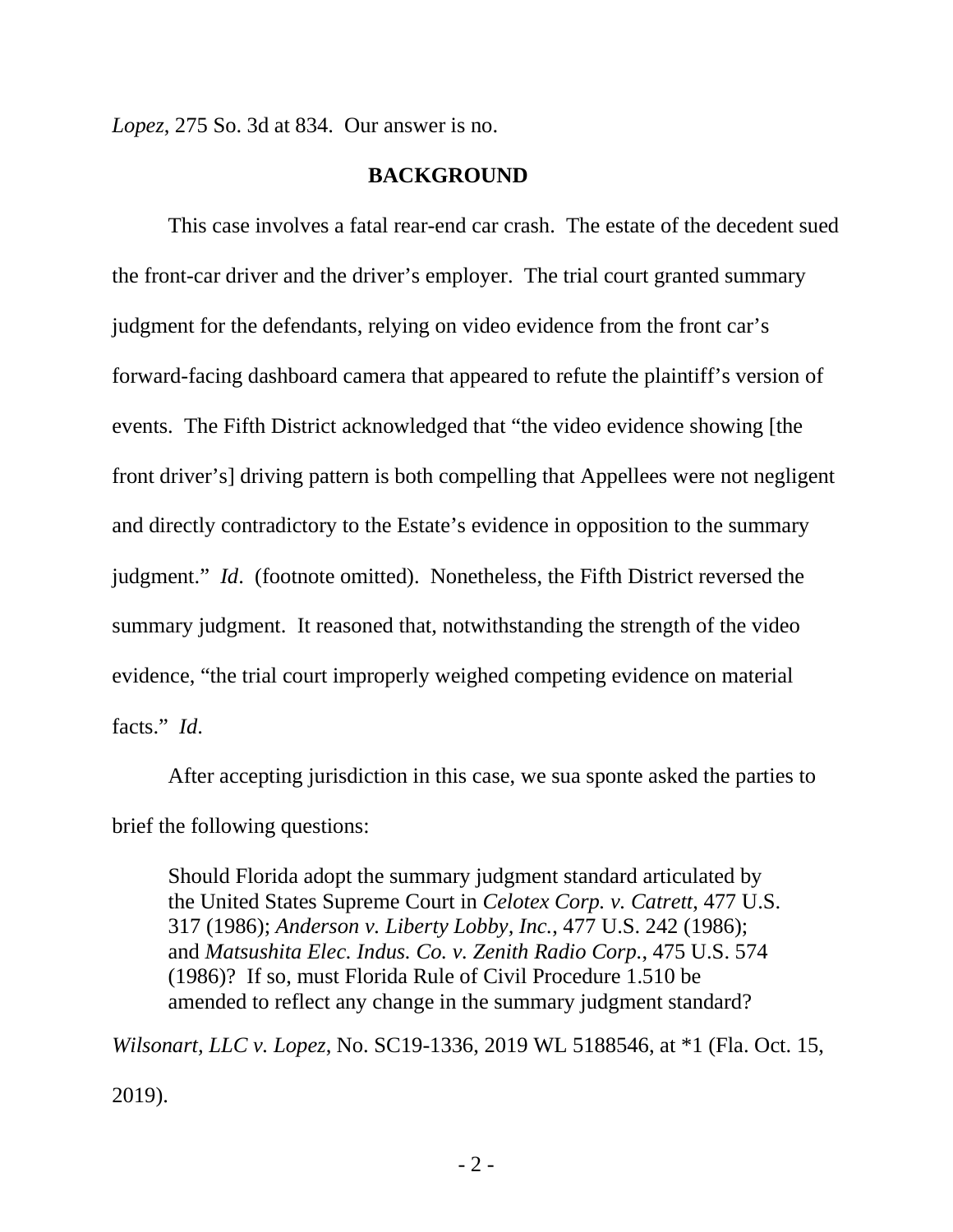## **ANALYSIS**

The Fifth District held that it was "compelled" under "Florida's current summary judgment standard" to reverse the trial court's grant of summary judgment. *Lopez*, 275 So. 3d at 832. And the court understood that standard to mean that summary judgment is unwarranted "if the record raises the *slightest doubt* that material issues could be present." *Id*. at 833 (emphasis added) (quoting *Jones v. Dirs. Guild of Am., Inc.*, 584 So. 2d 1057, 1059 (Fla. 1st DCA 1991)).

The Fifth District contrasted Florida's summary judgment standard (so understood) with the federal summary judgment standard, particularly as applied by the Supreme Court in *Scott v. Harris*, 550 U.S. 372 (2007). As here, *Harris* was a case where the record contained a "videotape capturing the events in question," and there were "no allegations or indications that [the] videotape was doctored or altered in any way." *Id.* at 378. The Supreme Court restated the familiar federal summary judgment standard that "[w]here the record taken as a whole could not lead a rational trier of fact to find for the nonmoving party, there is no 'genuine issue for trial.' " *Id*. at 380 (quoting *Matsushita Elec. Indus. Co. v. Zenith Radio Corp.*, 475 U.S. 574, 586-87 (1986)). And the Court went on to hold that: "When opposing parties tell two different stories, one of which is blatantly contradicted by the record, so that no reasonable jury could believe it, a court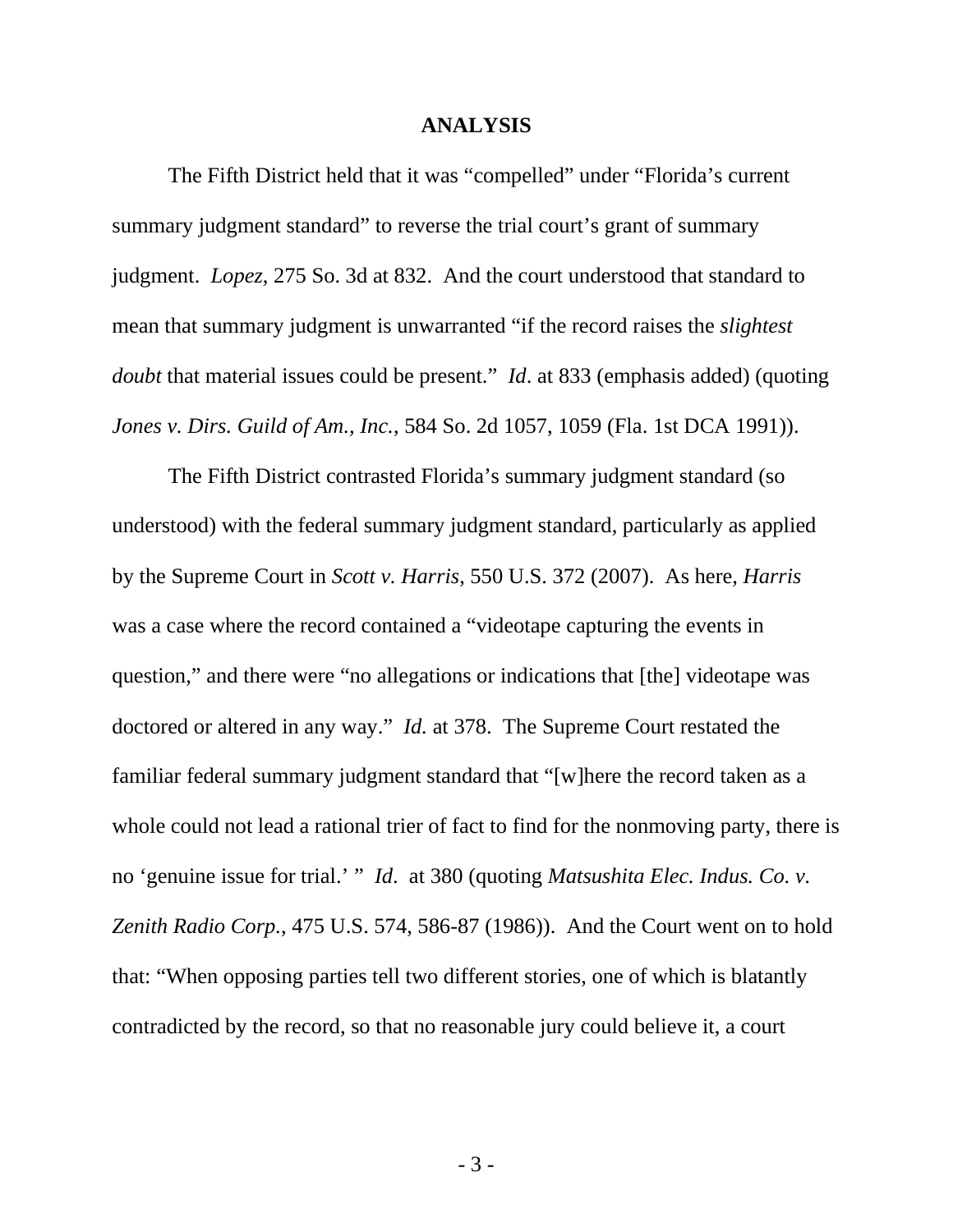should not adopt that version of the facts for purposes of a ruling on a motion for summary judgment." *Id*.

Read against the backdrop of the Supreme Court's decision in *Harris*, the Fifth District's certified question is understandable. The Fifth District premised its certified question on the indisputable observation that "technological advancements in our society" will "increase the likelihood of video and digital evidence being more frequently used in both trial and pretrial proceedings." *Lopez*, 275 So. 3d at 834. Implicitly the question asks whether Florida's existing summary judgment standard needs to be rethought—perhaps along the lines of the more commonsense approach reflected in *Harris*. Hence this Court's request that the parties brief the question whether Florida should adopt the federal summary judgment standard.

For the reasons we explain in *In re Amendments to Florida Rule of Civil Procedure 1.510*, No. SC20-1490 (Fla. Dec. 31, 2020), which issues today with this opinion, we are persuaded that Florida should adopt the federal summary judgment standard. But the right way to enact that change is through a prospective rule amendment. We cannot say that the jurisprudence underlying Florida's existing summary judgment standard is clearly erroneous, so we will not recede from that jurisprudence or "reinterpret" it here. *See State v. Poole,* 297 So. 3d 487, 507 (Fla. 2020).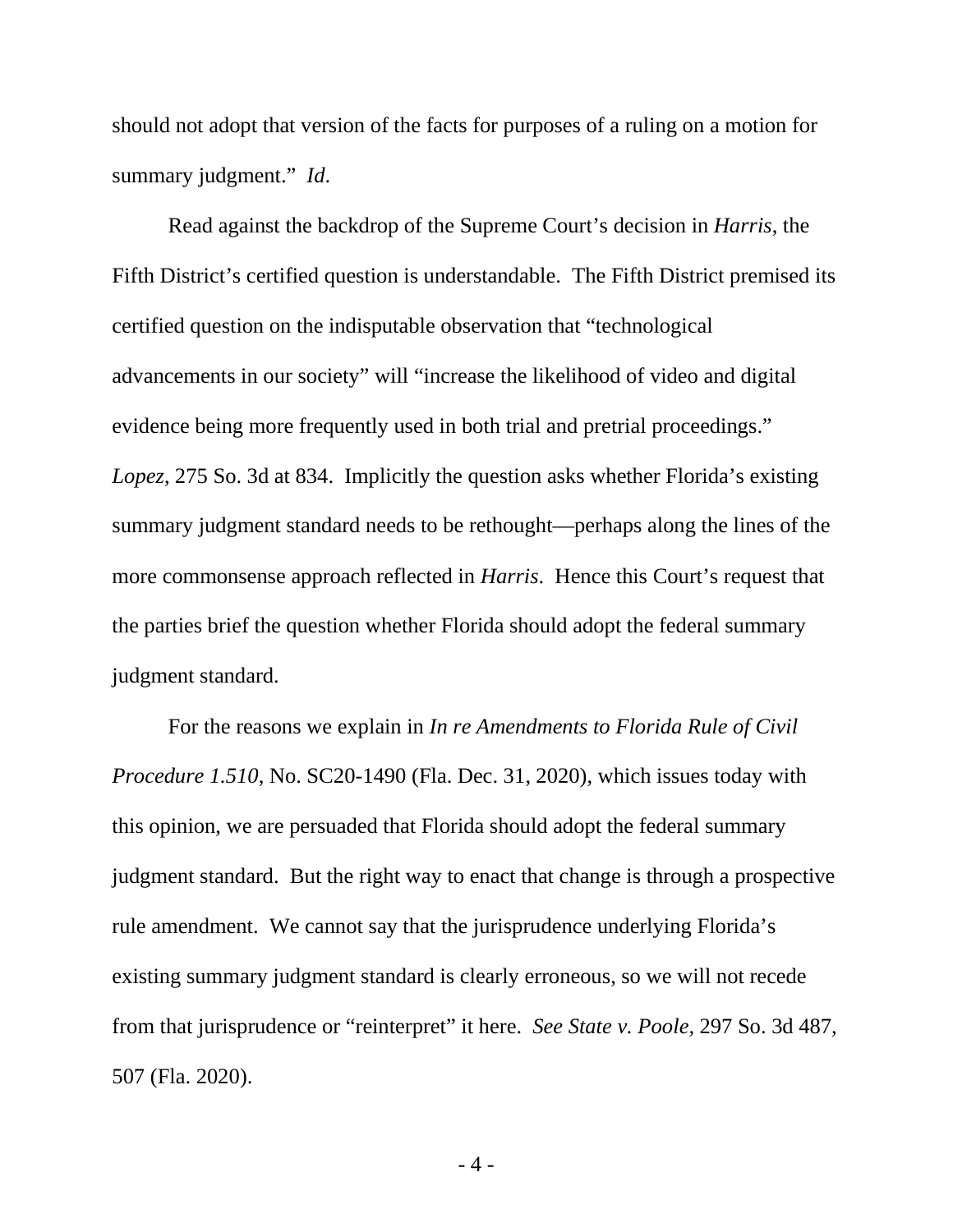As to the Fifth District's certified question, we do not see a principled basis for engrafting onto Florida's existing summary judgment standard a special interpretive rule for cases involving video evidence. To the extent that the Fifth District's question points to a deeper flaw in Florida's existing summary judgment standard—specifically, its unreasonable definition of what constitutes a "genuine issue" in need of resolution by a jury—this problem is better addressed through our prospective rule amendment. In any event, we see no reason to adopt an ad hoc video evidence exception to the existing summary judgment standard on the eve of that amendment.

The Petitioners invite us to quash the Fifth District's decision in *Lopez* on the ground that it is wrong under Florida's existing summary judgment standard, even without any video evidence exception. But having answered the certified question, we decline to take up that issue. We do so without endorsing the Fifth District's "slightest doubt" formulation of the "genuine issue" test for summary judgment under existing Florida law. *See Mobley v. Homestead Hospital, Inc.*, 291 So. 3d 987, 992-95 (Fla. 3d DCA 2019) (Logue, J., concurring) (questioning the continued validity of this formulation). And without reaching any conclusion about the application of the Supreme Court's decision in *Harris* to the record in this case.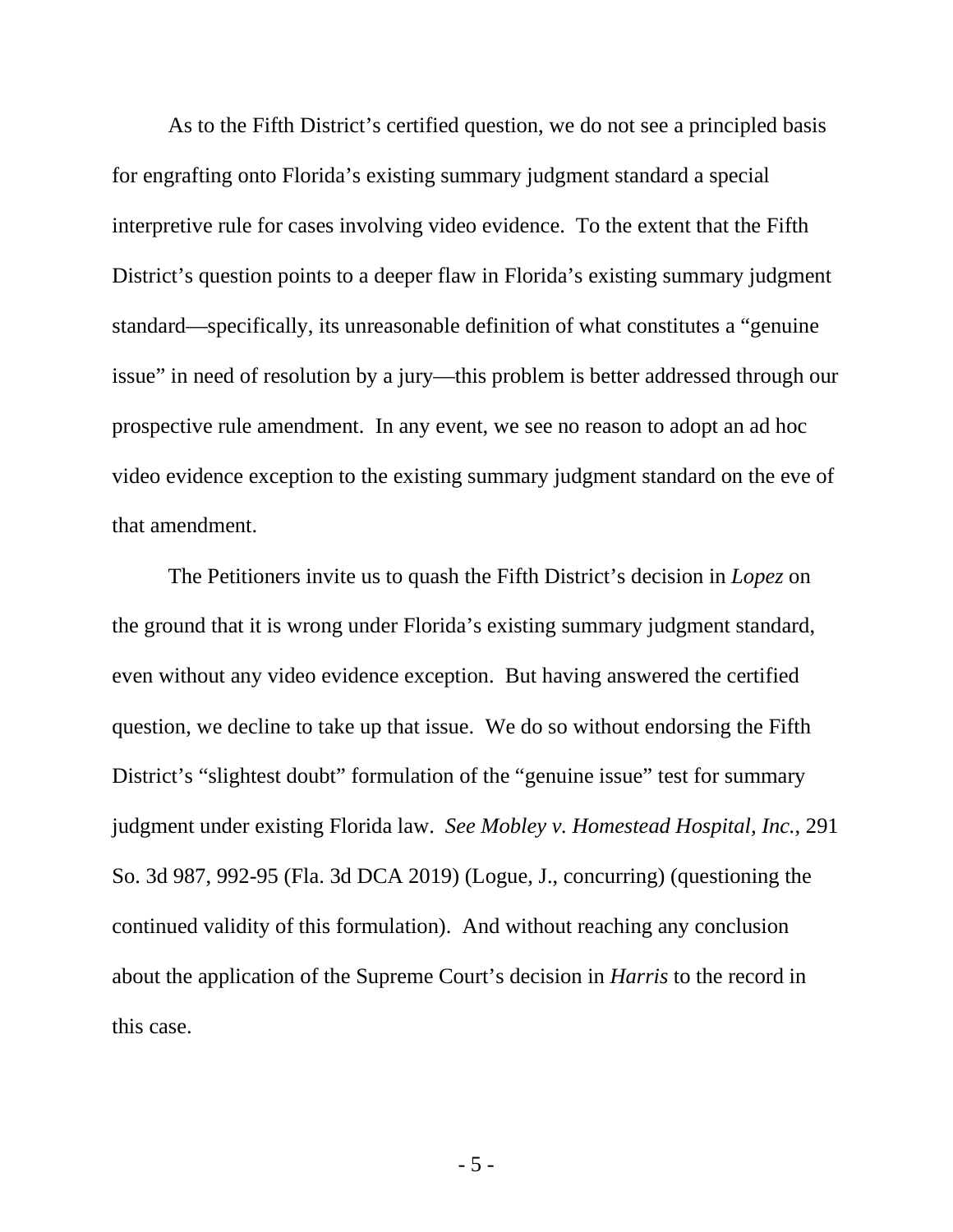## **CONCLUSION**

We answer no to the certified question and approve the result in the Fifth District Court of Appeal. Our decision is without prejudice to the Petitioners' ability to seek summary judgment under Florida's new summary judgment standard, once our rule amendment takes effect.

It is so ordered.

CANADY, C.J., and POLSTON, LAWSON, COURIEL, and GROSSHANS, JJ., concur. LABARGA, J., concurs in part and dissents in part with an opinion.

NOT FINAL UNTIL TIME EXPIRES TO FILE REHEARING MOTION AND, IF FILED, DETERMINED.

LABARGA, J., concurring in part and dissenting in part.

I concur in the result, which leaves intact the decision reached by the Fifth

District Court of Appeal. However, as discussed in my dissenting opinion in *In re* 

*Amendments to Florida Rule of Civil Procedure 1.510*, No. SC20-1490 (Fla.

Dec. 31, 2020), I strongly dissent to the majority's conclusion that this case

warrants reconsideration of Florida's summary judgment standard, and further, to

the majority's decision to prospectively amend Florida Rule of Civil Procedure

1.510 and adopt the federal summary judgment standard.

Application for Review of the Decision of the District Court of Appeal – Certified Great Public Importance

Fifth District - Case No. 5D18-2907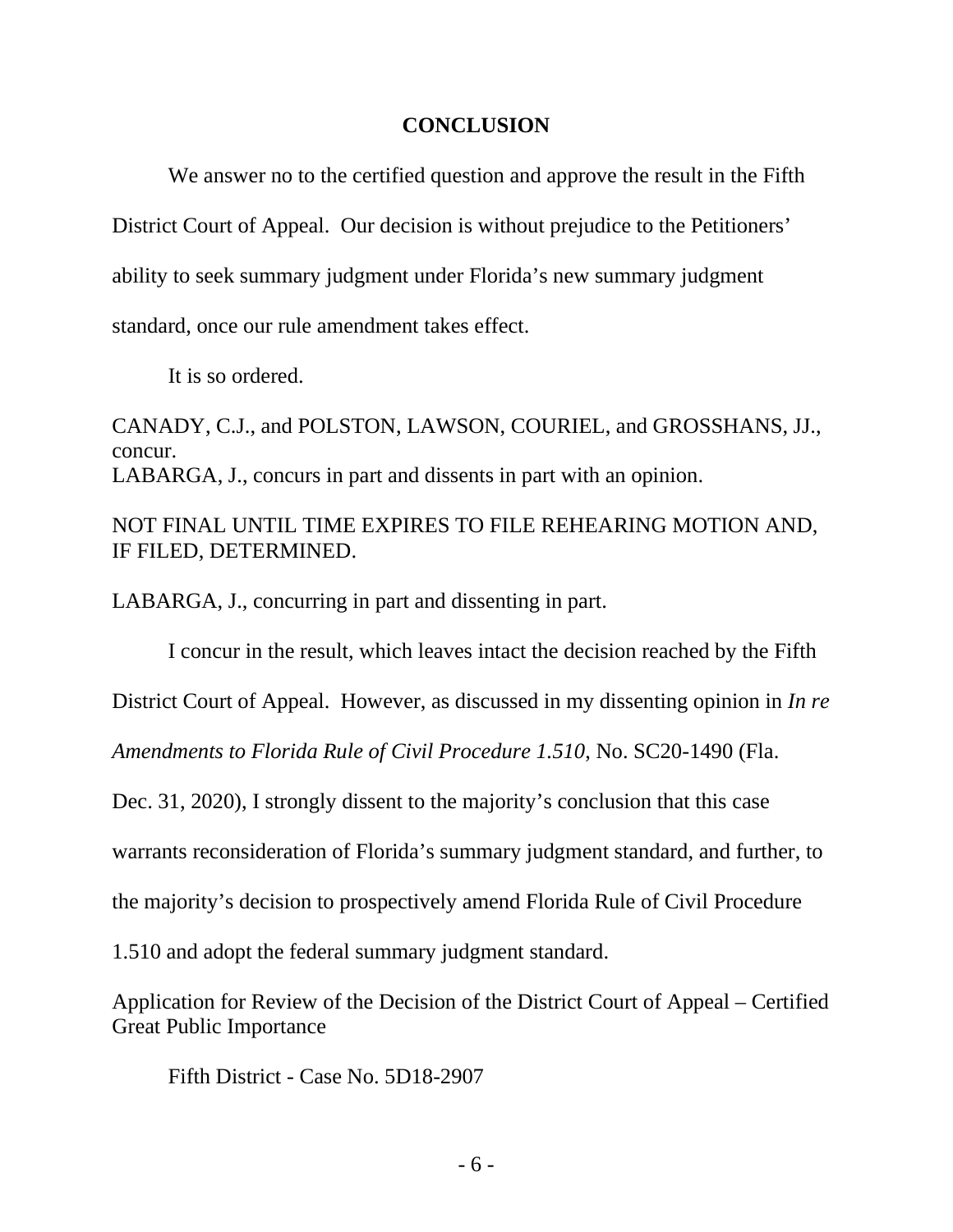(Osceola County)

Sean M. McDonough, Jacqueline M. Bertelsen, and Gary Spahn of Wilson Elser Moskowitz Edelman & Dicker LLP, Orlando, Florida,

for Petitioners

Tony Bennett of Hicks & Motto, P.A., Palm Beach Gardens, Florida; and Bryan S. Gowdy and Meredith A. Ross of Creed & Gowdy, P.A., Jacksonville, Florida,

for Respondent

George N. Meros, Jr., Kevin W. Cox, Tiffany A. Roddenberry, and Tara R. Price of Holland & Knight, LLP, Tallahassee, Florida,

for Amici Curiae Chamber of Commerce of the United States of America and Florida Chamber of Commerce

Edward G. Guedes and Eric S. Kay of Weiss Serota Helfman Cole & Bierman, P.L. Coral Gables, Florida; and William W. Large of Florida Justice Reform Institute, Tallahassee, Florida,

for Amici Curiae Florida Justice Reform Institute and Florida Trucking Association

Kansas R. Gooden of Boyd & Jenerette, PA, Miami, Florida; and Elaine D. Walter of Boyd Richard Parker & Colonnelli, P.L, Miami, Florida,

for Amicus Curiae Florida Defense Lawyers Association

Wendy F. Lumish, Alina Alonso Rodriguez, and Daniel A. Rock of Bowman and Brooke LLP, Coral Gables, Florida,

for Amicus Curiae Product Liability Advisory Council, Inc.

Angela C. Flowers of Kubicki Draper, Ocala, Florida,

for Amicus Curiae Federation for Defense & Corporate Counsel